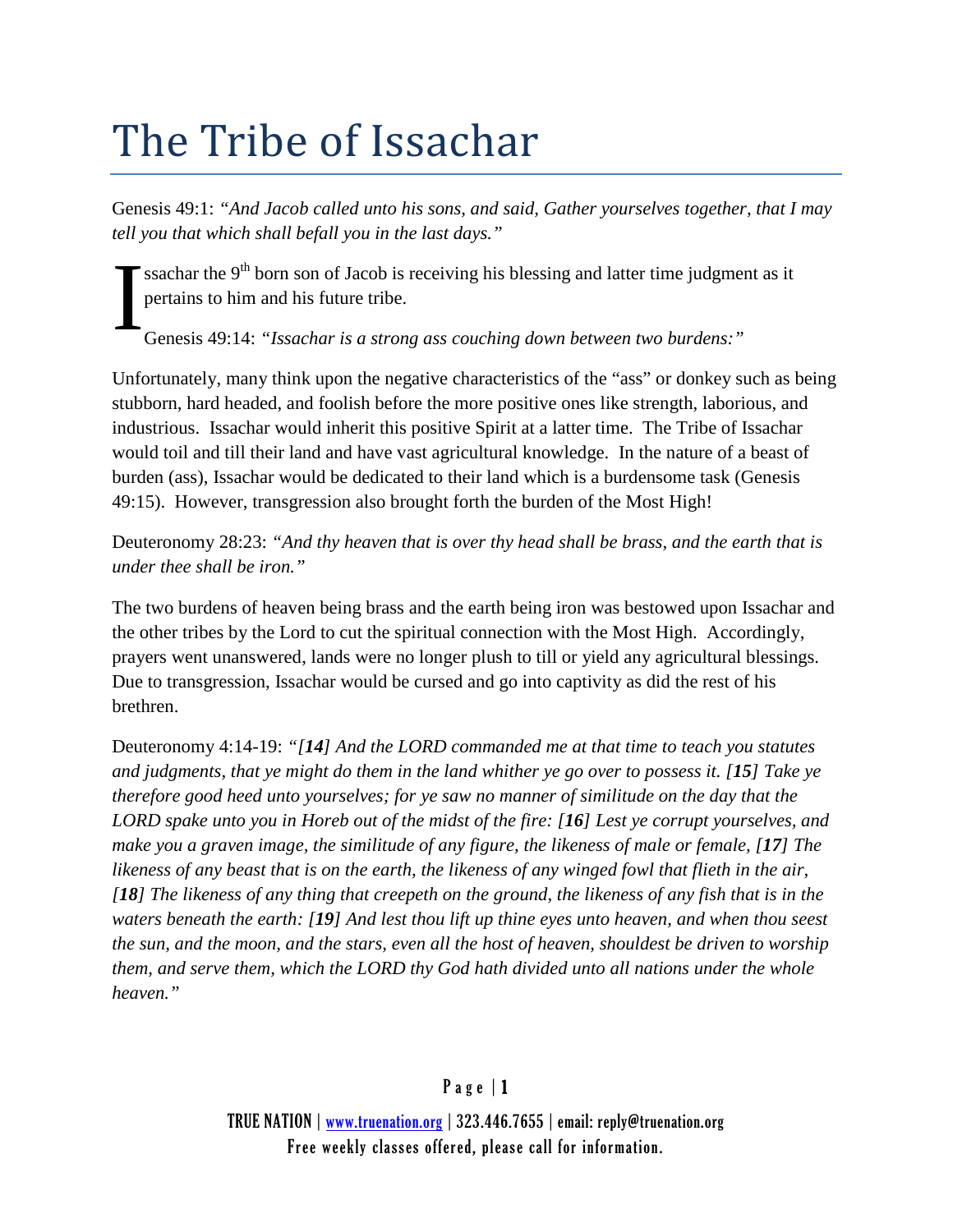Issachar followed along with the rest of the 10 Tribes in their practice of idol worship, astrology, and unrighteous sacrifice [\(http://www.truenation.org/10\\_Tribes\\_Of\\_Israel.pdf\)](http://www.truenation.org/10_Tribes_Of_Israel.pdf). They would learn the ways of the heathen and bring forth the judgment of the Most High.

Psalms 106:33-42: *"[33] Because they provoked his spirit, so that he spake unadvisedly with his lips. [34] They did not destroy the nations, concerning whom the LORD commanded them: [35] But were mingled among the heathen, and learned their works. [36] And they served their idols: which were a snare unto them. [37] Yea, they sacrificed their sons and their daughters unto devils, [38] And shed innocent blood, even the blood of their sons and of their daughters, whom they sacrificed unto the idols of Canaan: and the land was polluted with blood. [39] Thus were they defiled with their own works, and went a whoring with their own inventions. [40] Therefore was the wrath of the LORD kindled against his people, insomuch that he abhorred his own inheritance. [41] And he gave them into the hand of the heathen; and they that hated them ruled over them. [42] Their enemies also oppressed them, and they were brought into subjection under their hand."*

These works of unrighteousness is what caused Issachar to be laden with the cursed burdens of the Most High in this latter time.

Genesis 49:15: *"And he saw that rest was good, and the land that it was pleasant; and bowed his shoulder to bear, and became a servant unto tribute."*

Issachar would find rest within his inherited land. The plush land was good for agriculture and livelihood. Issachar would till the land as a strong ass "couched down" or laying and relaxed in his inheritance. The burden of upkeep would cause him to be a servant unto tribute. The tribute was the land given to him from the Most High. Also, taken into captivity the tribe of Issachar would eventually become tributaries unto the kingdom of Assyria.

Joshua 21:43-44: *"[43] And the LORD gave unto Israel all the land which he sware to give unto their fathers; and they possessed it, and dwelt therein. [44] And the LORD gave them rest round about, according to all that he sware unto their fathers: and there stood not a man of all their enemies before them; the LORD delivered all their enemies into their hand."*

TRUE NATION | [www.truenation.org](http://www.truenation.org/) | 323.446.7655 | email: reply@truenation.org Free weekly classes offered, please call for information.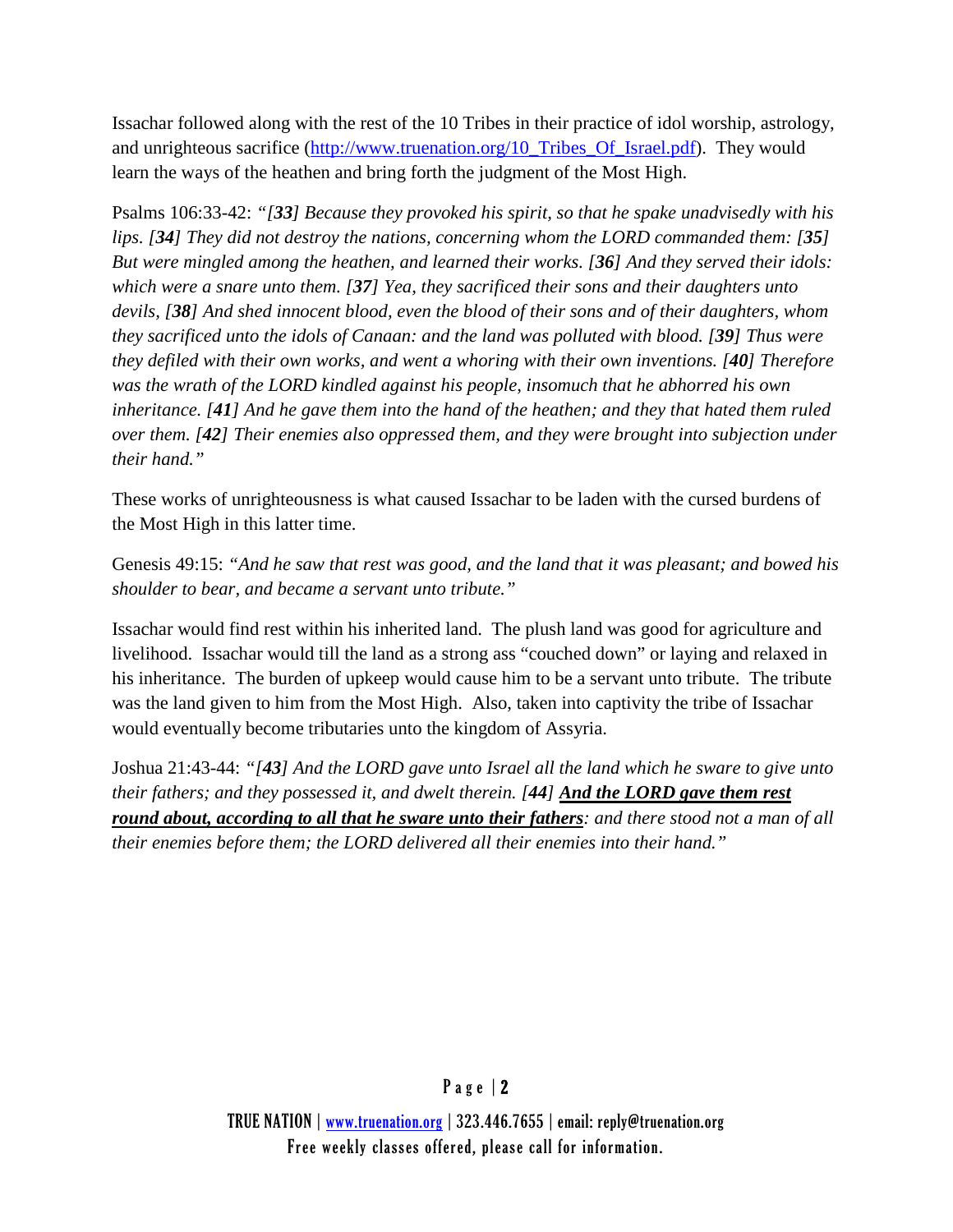

Psalms 69:22-23: *"[22] Let their table become a snare before them: and that which should have been for their welfare, let it become a trap. [23] Let their eyes be darkened, that they see not; and make their loins continually to shake."*

II Kings 15:29: "*In the days of Pekah king of Israel came Tiglathpileser king of Assyria, and took Ijon, and Abelbethmaachah, and Janoah, and Kedesh, and Hazor, and Gilead, and Galilee, all the land of Naphtali, and carried them captive to Assyria."*

## Page | 3

TRUE NATION | [www.truenation.org](http://www.truenation.org/) | 323.446.7655 | email: reply@truenation.org Free weekly classes offered, please call for information.